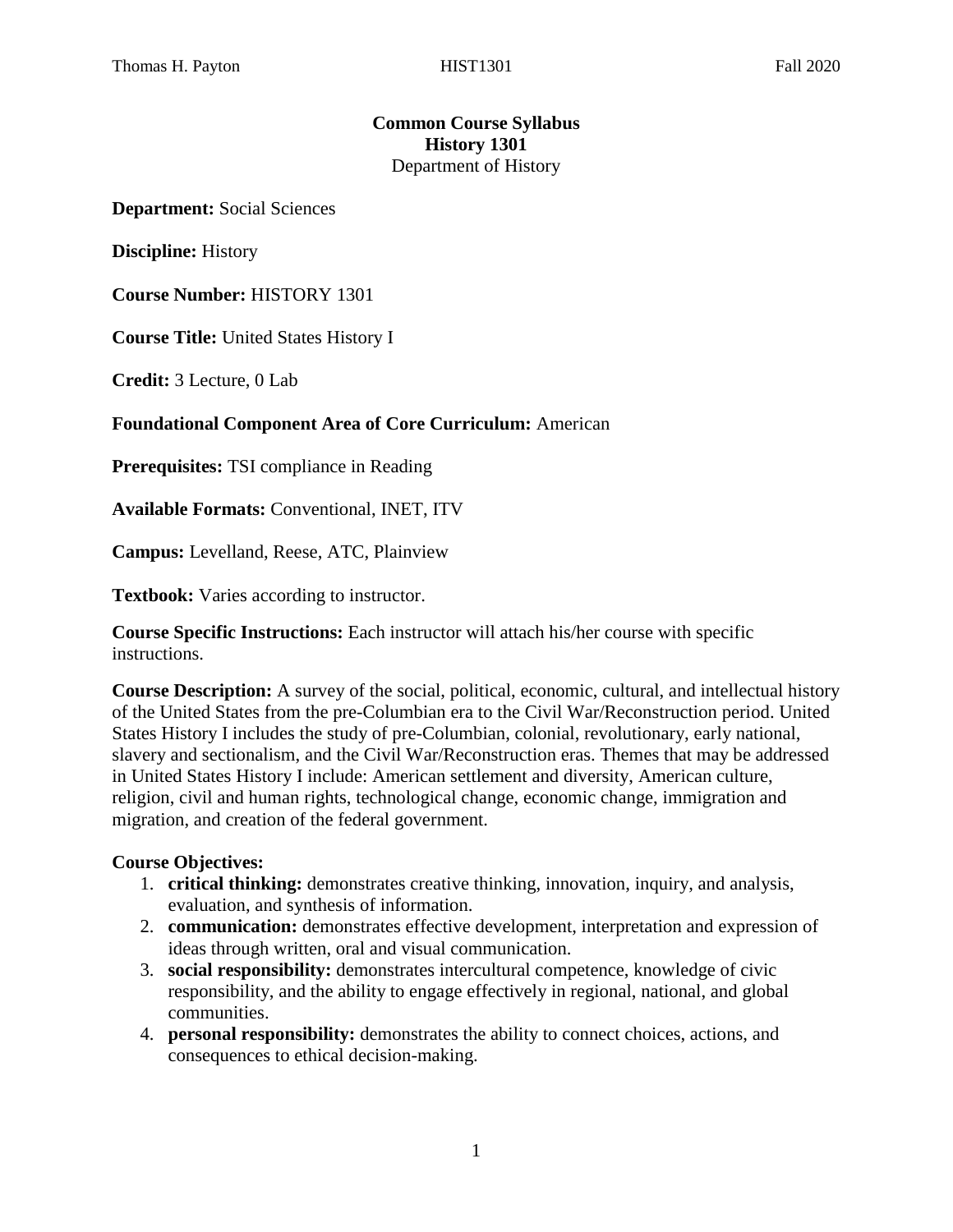**Course Purpose:** To acquaint students with the diversity of American history and to promote critical thinking in interrelating the past to the present. Fundamentally, the course promotes general understanding of a body of knowledge any student know.

**Course Requirements:** To maximize a student's potential to complete this course, he/she should attend all class meetings, complete all homework assignments and examinations in a timely manner, and complete all other projects or papers as assigned in the instructor's specific instructions.

**Course Evaluation:** See the instructor's course information sheet for specific items used in evaluating student performance.

**Attendance Policy:** Whenever absences become excessive and in the instructor's opinion, minimum course objectives cannot be met due to absences, the student will be withdrawn from the course. Each instructor will have additional information about attendance on his/her course information sheet.

**Learning Outcomes:** Upon successful completion of this course, students should demonstrate familiarity with the pre-Columbian era to the Civil War/Reconstruction period. This would include the following themes:

- American settlement and diversity
- American culture
- religion
- civil and human rights
- $\bullet$  technological change
- economic change
- immigration and migration
- creation of the federal government

**Learning Outcomes:** Upon successful completion of this course, students will:

- Create an argument through the use of historical evidence.
- Analyze and interpret primary and secondary sources.
- Analyze the effects of historical, social, political, economic, cultural, and global forces on this period of United States history.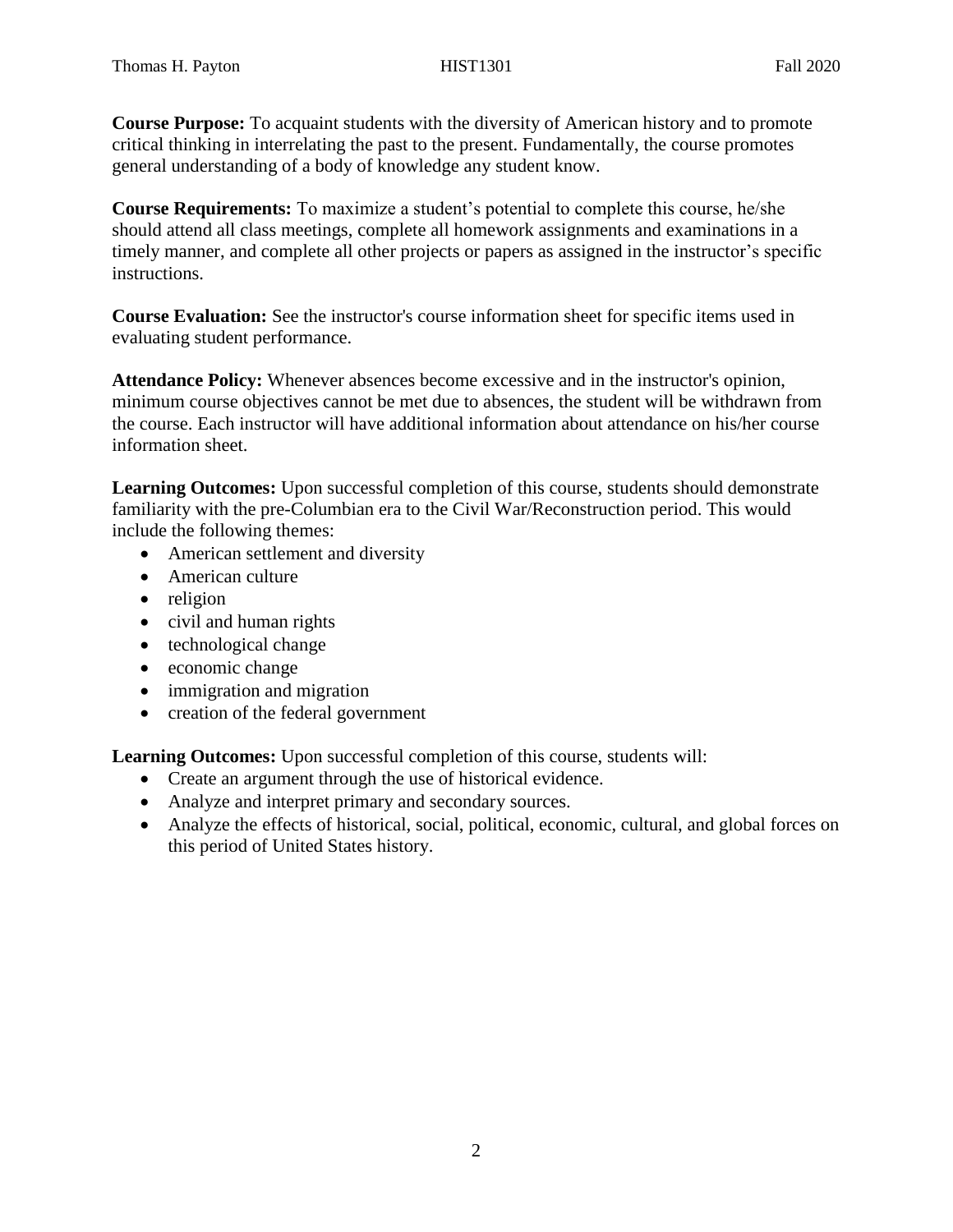# Classroom Syllabus

Term: Fall 2020

- I. Course: HIST 1301: United States History I
	- a. Description: This course is a survey of United States history up to 1876. The course may examine such topics as the major cultural, economic, diplomatic, political, and social trends in the United States. The overall emphasis will be on understanding and interpreting history more than just the memorization of dates.
- II. Instructor: Thomas H. Payton Office: Reese Center, Building #3, Room #318C Phone: 806-894-9611, ext. 2908 Office hours: As posted on office door or by appointment E-mail: [tpayton@southplainscollege.edu](mailto:tpayton@southplainscollege.edu) Website: <http://www.southplainscollege.edu/faculty/payton-thomas.php> Technical Support: Email: blackboard@southplainscollege.edu Phone: 806-716-2180 (Monday-Friday, 8:00 a.m. - 4:00 p.m.)
- III. General Course Requirements:

Textbook: America: A Narrative History, Vol. I, Brief 11<sup>th</sup> Edition. George Tindall and David Shi, ISBN # 978-0-393-66896-4. Any additional readings will either be posted within Blackboard or will come from websites I have linked to the units and will be free.

IV. Attendance Policy: This is an online course, so there is no attendance as such. However it is expected that students will access the class at a minimum of at least once per week, excluding holidays. A STUDENT IS RESPONSIBLE FOR INITIATING THEIR OWN WITHDRAWAL FROM THE COURSE, if that becomes necessary. Any student who consistently misses deadlines, fails to maintain contact within the course, and/or if the instructor feels the objectives of the class will not be met due to lack of online participation within the class will be considered to have quit and may be dropped from the course. If you miss a total of **four** assignments (this includes writing assignments, discussions, and quizzes), you may be dropped from the class. Translation: stay in touch and get the work done. **One other note: failure to complete the Syllabus Quiz and Syllabus Contract on time will be taken as non-attendance in the class and you will be dropped.**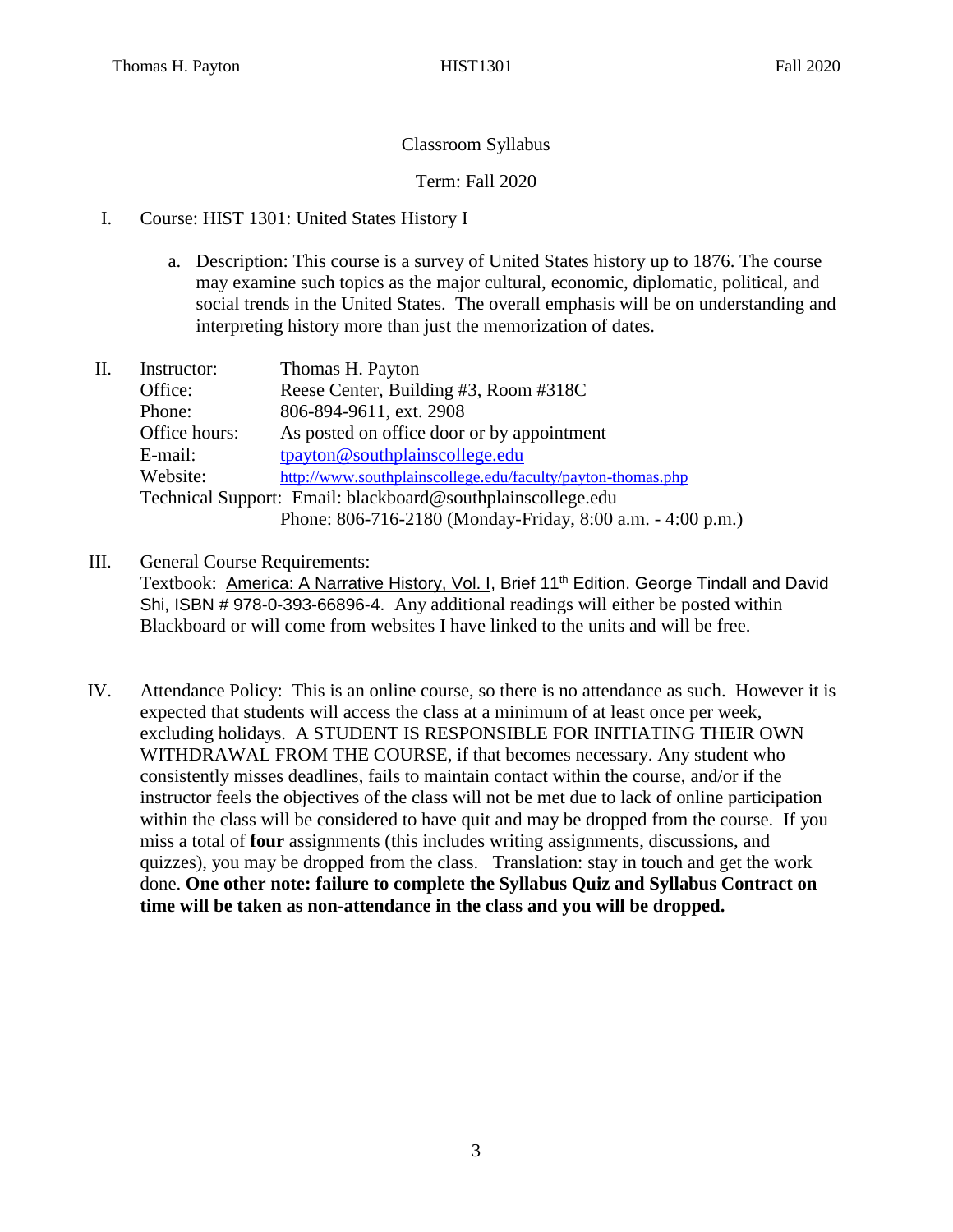V. Grading and Related Information, Definitions, Etc: There is a total of 290 points possible for the course. Grades will be determined as follows:

| <b>Syllabus Quiz</b>                                   |     |
|--------------------------------------------------------|-----|
| <b>Syllabus Contract</b>                               | 10  |
| Individual Writing Assignments (7 @ 10<br>points each) |     |
| Discussion Questions (6 @ 10 points each)              |     |
| Quizzes (13 @ 10 points each)                          | 130 |
| <b>Total Points</b>                                    |     |

I will grade on the following scale:

| 290 - 261 (100%-90%)      |  |
|---------------------------|--|
| 260 - 232 pts (89.9%-80%) |  |
| 231 - 203 pts (79.9%-70%) |  |
| 202 - 174 pts (69.9%-60%) |  |
| 173 - 0 pts (59.9%-0%)    |  |

Instructor's Prerogative:

I also reserve the right to adjust quiz grades if I find that misleading questions have appeared on the test. For example, let's say that after you take the quiz, I find that 90% of you have missed a particular question. I'll review the questions and if, in my opinion, it is vague or misleading, I'll throw it out and add one point to everyone's score (all test questions are worth one point).

# **Plagiarism:**

For purposes of this class, plagiarism can mean several people turning in the same or closely related papers for the short written assignments or weekly discussions, including copying work from a student who took this course a previous semester. **Discussion responses that are copied directly from the book and/or website (in whole or in part) and Individual Writing Assignments and Extra Credit Assignments without citations or copied (in whole or in part) directly from a website will also fall under this category.** 

Additionally, I know it may be tempting to download papers from the Internet. However, please remember that there are many powerful software programs designed to detect plagiarism available to me and I know how to use them. I also have a pretty good idea of what student writing looks like. Finally, I have read the textbook and it's pretty easy for me to look up and see whether someone has merely copied from the text and turned it in as their answer. I take this stuff seriously. So should you.

# **Plagiarism of an assignment may result in a zero (0) for that assignment.**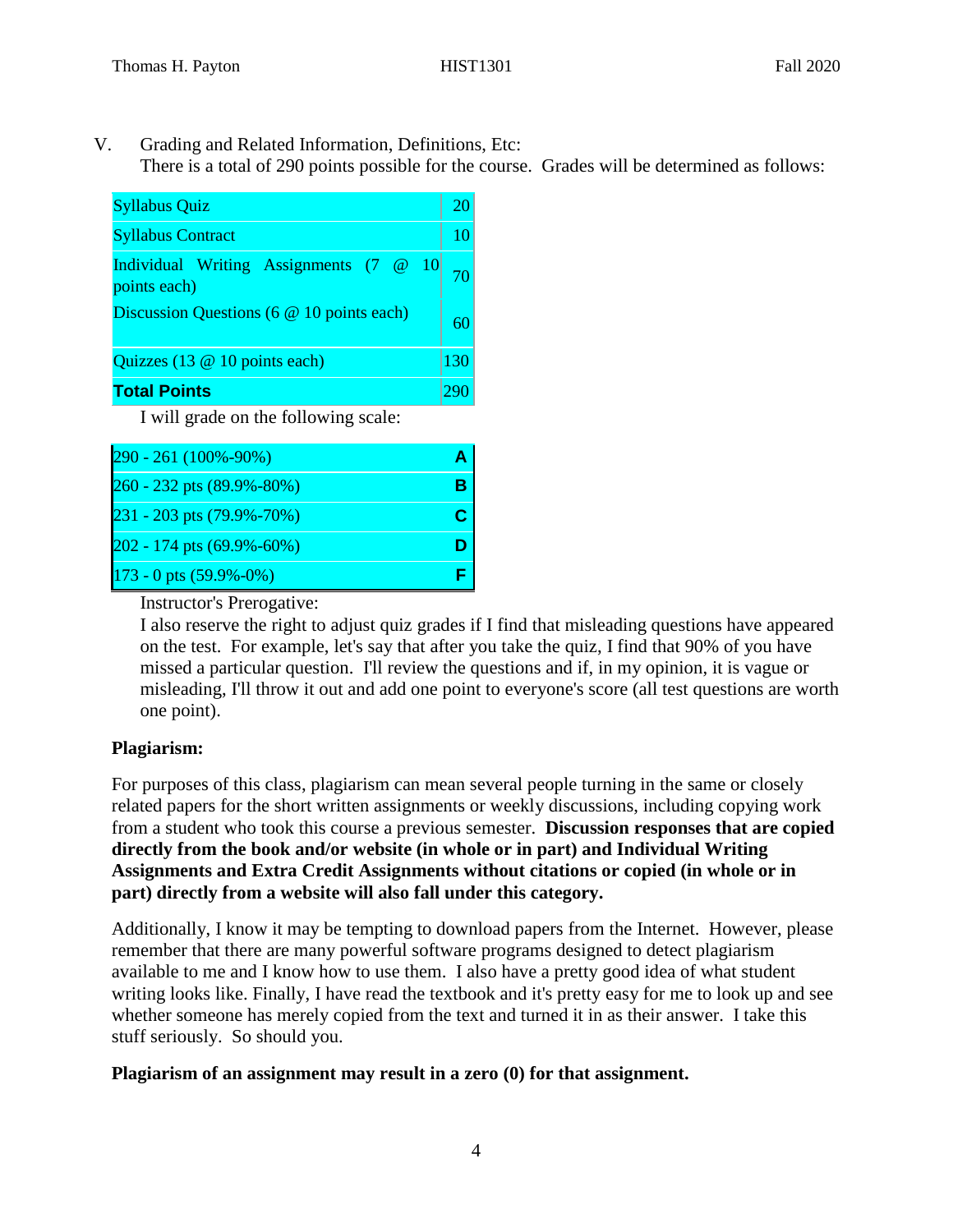## **Quizzes:**

There will be thirteen multiple choice quizzes this semester. Each quiz is worth 10 points and can only be taken once.

**Each quiz will consist of 10 multiple choice questions over the material covered in the textbook. You will have 10 minutes in which to take the quizzes. For purposes of this class, this means 10 consecutive minutes. To access the quizzes for this course, click on the appropriate unit link found on the course homepage and then click on the unit quiz link found in the Table of Contents of each unit.** 

If you have computer problems while taking your quiz, please send me a course message immediately. It is your responsibility to let me know that you have a problem as soon as the problem occurs. If you do not let me know about the problem until after the quiz closes, you will not be able to take the quiz.

You may use your books and notes on these quizzes. You may **not** use past exams or any type of answer key on these quizzes.

## **Academic Writing:**

**SPC Policy regarding "standard English":** All written assignments should be presented using the conventions of Standard Written English. South Plains College requires all students to become proficient in "academic English," a form of English that is typically used in academic, professional, and business contexts. While slang, regional idioms, and informal kinds of self-expression are appropriate in some contexts, they are out of place in academic writing. Writing instructors and professors in courses across the campus expect all students to demonstrate proficiency in using the conventions of academic English in their written work, whether it is in-class exams or take-home essays.

#### **Individual Writing Assignments:**

# Required:

There will be a total of 7 short writing assignments posted this semester. These short papers (2-3 paragraphs maximum) will be worth ten points each. You will write a brief analysis of assigned images, documents, and websites. Specific instructions for each assignment will be included in each weekly unit. **All individual written assignments must be submitted via the writing assignment link contained within each unit. I will not accept any assignments submitted by any other means.**

Each short writing assignment should be in essay format and will receive a score from one to ten. **Points will be deducted if essays are not free of spelling, grammar, and structural errors and should be written in paragraph form.** 

**Submission of Writing Assignments:** Assignments **must** be submitted by uploading your assignment into TurnItIn. Your file **must** be saved as a doc, docx, or rtf file. A grade of zero will be given to any assignment saved as a different file type.

#### **Unit Discussions:**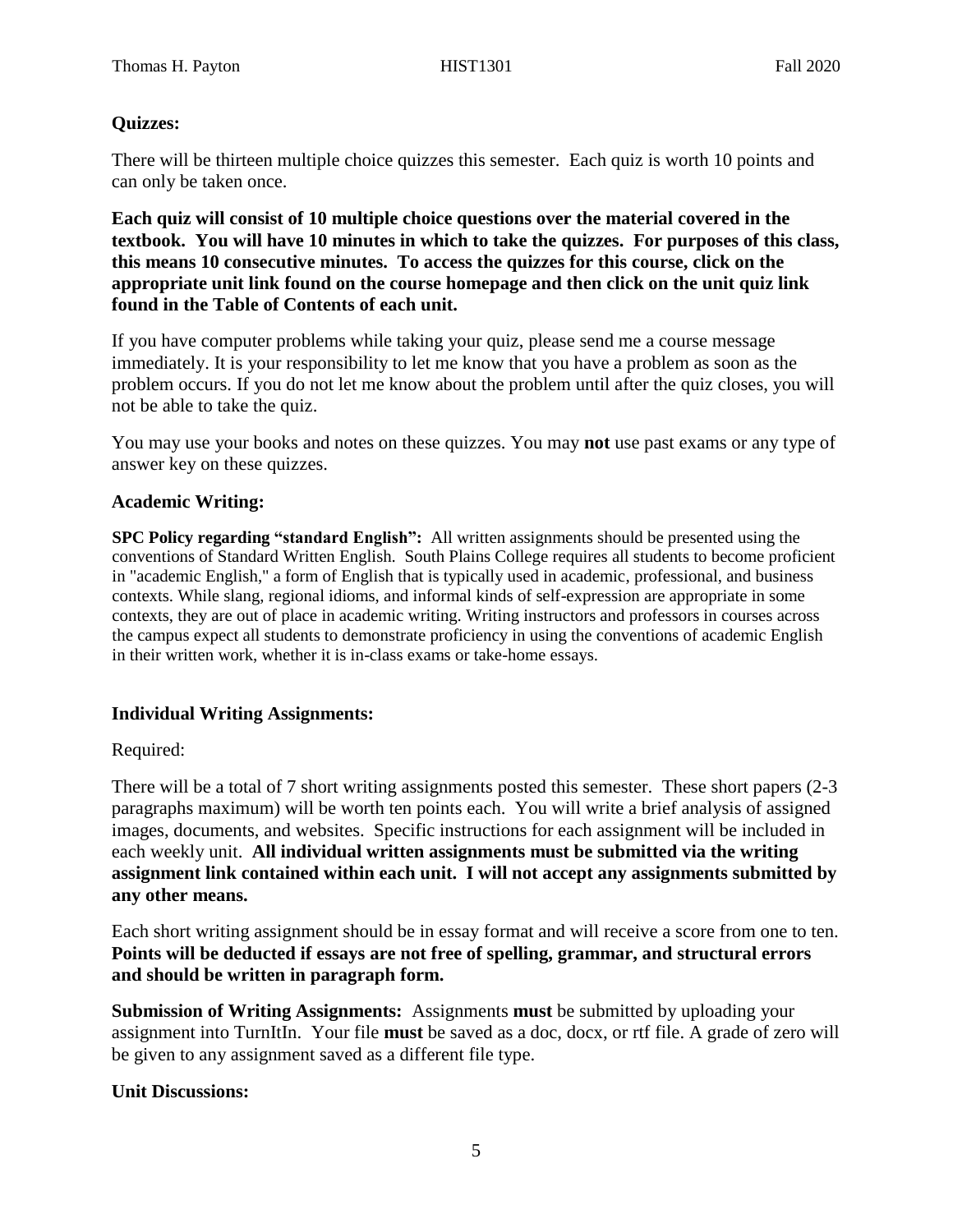# Required:

I will post one question to the course discussion forum for each of six units this semester. In order to receive full credit for the weekly discussions, you must actually carry on a discussion about the question with your peers. One posting does not constitute a discussion and will not receive full credit. You must post **at least** two thoughtful discussion responses in order to earn full credit. ("I agree with your response" does not qualify as a discussion posting.) You must first post a response to my question and then you must post a response to another student's response.

When responding to another student, **do not** give a critique of their submission. You should be carrying on a discussion about the question rather than telling them whether or not they did a good job or what they should have done. I will grade the discussions. The student needs to discuss the question.

**In order to allow your peers time to respond to your discussion postings, you must post your initial response to the discussion question by the first discussion deadline for that unit in order to receive full credit. You must then post a response to another student's discussion submission by the second discussion deadline for that unit in order to receive full credit.** You will only receive half credit if you fail to submit your first discussion response (your response to my discussion question) by the first discussion deadline or fail to respond to another student's discussion submission. For example, if your initial response for the Unit 2 discussion were due by 11:59 p.m. on Tuesday, September 11. Your final responses (responses to another student's posting) would be due by 11:59 p.m. on Friday, September 14. If you do not post your responses by then, you will have missed your chance to get credit for the Unit 2 discussion. Additionally, both responses should be at least one paragraph in length **(at least 5 sentences)** to receive credit. This does not mean that five sentences will automatically receive full credit. You must adequately discuss the question and fully respond to another student in order to receive full credit. This often cannot be done in five sentences.

## **You must post your responses within the threads I start for each question. To do this, click on the question and then hit "reply" found below the question I have posted. I will not grade responses outside of the original thread of my question and will also not grade replies posted to another unit's discussion question.**

Your comments should reflect careful thinking and should be phrased in proper English (you know – capitalization, correct spelling, punctuation, complete sentences, etc.). Your comments should be normally between a paragraph and a page in length. **I expect you to cite page numbers when quoting the textbook, and you should enclose the direct quote in quotation marks**. Here is how you do that:

"In the short run the horse brought prosperity and mobility to the Plains Indians." (20)

If you cite sources outside the textbook, be sure to do so in standard MLA or Turabian citation format.

**Students who turn in discussion responses that include direct quotes from the text not enclosed in quotation marks and that do not cite a page number from the text will receive a grade of zero for that assignment.**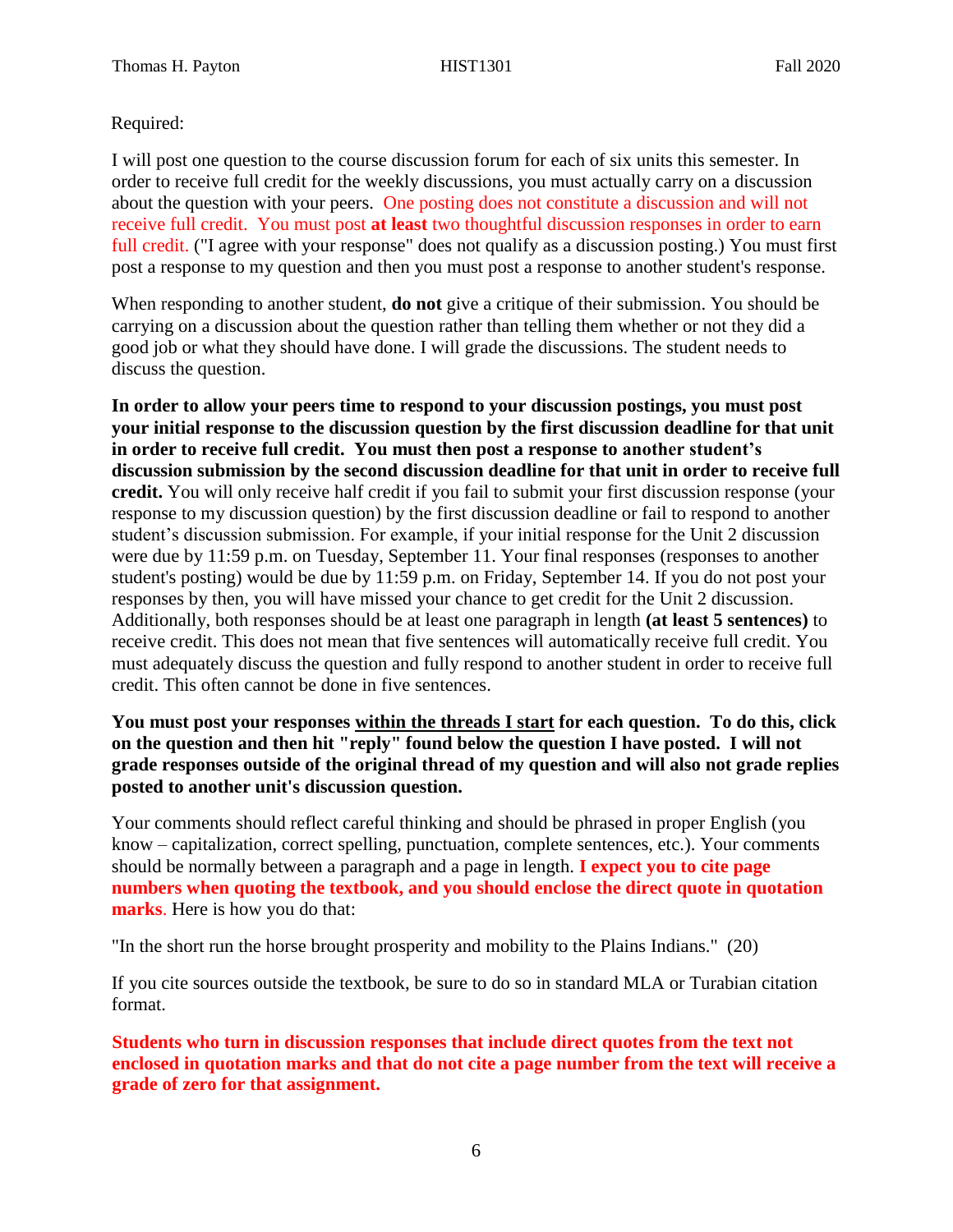**These discussions will be closely monitored and no foul language, personal insults, or meandering off topic will be tolerated. Students who break the rules will be warned once; if they continue to violate the rules, they will receive a zero for the Weekly Discussion grade for the entire semester.** 

## **Grading Time Frame:**

I will post grades for your assignments approximately one week after the assignments are due.

## **Late Assignment Policy:**

As a rule, work will not be accepted late for any reason other than a documented and verified extended problem with the Blackboard server. In rare cases, primarily associated with events like a lengthy medical event such as hospitalization, an exception may be granted. But this would be a rare exception and determined on a case by case basis by the instructor. In other words, get it done early so that there is no reason for it not to be done.

If you plan to be out of town or involved in any extracurricular activity that interferes with a deadline, it is your responsibility to submit the work prior to the deadline. **As a rule, (except as noted for extended Blackboard issues) late work is NOT accepted. Period.** 

#### **Submission of Assignments:**

It is your responsibility to double-check the submission of your work. If your work is not submitted (even though you may have attempted to submit it), I will not accept the assignment late.

# **Computer Problems:**

**If your computer and/or internet has a tendency to freeze or crash right before an assignment is due, you will need to plan ahead and allow sufficient time in which to submit your work. Computer problems are not a valid excuse for submitting late work. If you do have computer problems when submitting an assignment, you will need to find another computer to use in order to submit your work. (Family members, friends, and libraries are excellent sources for locating another working computer.)**

**Always, always, always back up your work on your computer. I recommend saving a copy to your hard drive and also saving a copy to a flash drive (or even email it to yourself). Losing your work because you have computer problems and do not have a back-up copy is not a valid excuse to submit late work.**

VI. **Student Privacy**: South Plains College is bound by the Texas Open Records Law and the Family Educational Rights and Privacy Act of 1974. Information regarding these topics can be found in the South Plains College Catalog. As far as this class is concerned, I will NOT release or discuss your class performance, grades, averages, or attendance with anyone but you. This means that your parents, class counselors, principals, or any other interested party will not gain this information from me – if they need this sort of information they must ask you for it.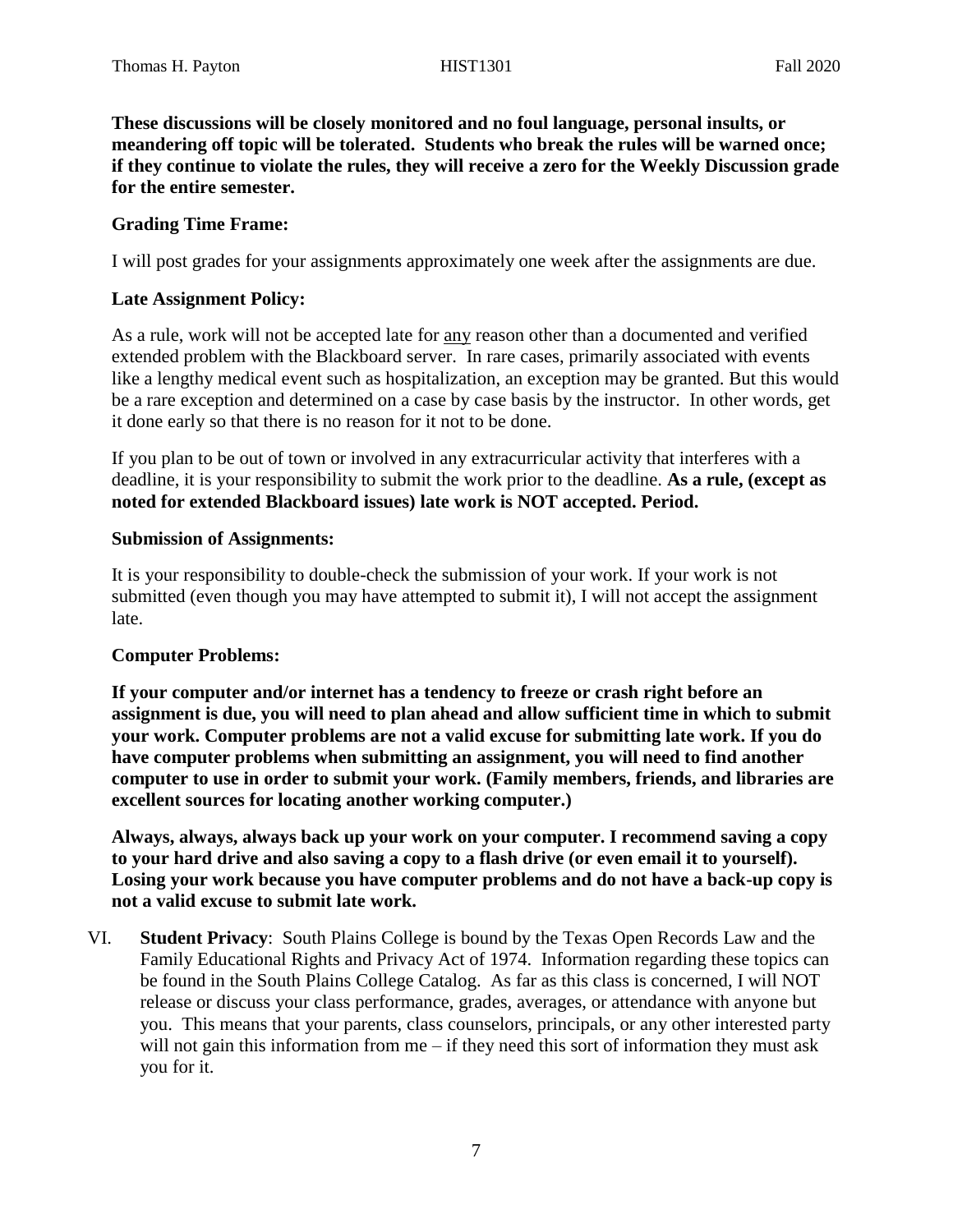## VII. ACCOMMODATIONS:

DIVERSITY STATEMENT: In this class, the teacher will establish and support an environment that values and nurtures individual and group differences and encourages engagement and interaction. Understanding and respecting multiple experiences and perspectives will serve to challenge and stimulate all of us to learn about others, about the larger world and about ourselves. By promoting diversity and intellectual exchange, we will not only mirror society as it is, but also model society as it should and can be.

EQUAL OPPORTUNITY: South Plains College strives to accommodate the individual needs of all students in order to enhance their opportunities for success in the context of a comprehensive community college setting. It is the policy of South Plains College to offer all educational and employment opportunities without regard to race, color, national origin, religion, gender, disability or age.

DISABILITY STATEMENT: Students with disabilities, including but not limited to physical, psychiatric, or learning disabilities, who wish to request accommodations in this class should notify the Disability Services Office early in the semester so that the appropriate arrangements may be made. In accordance with federal law, a student requesting accommodations must provide acceptable documentation of his/her disability to the Disability Services Office. For more information, call or visit the Disability Services Office at Levelland Student Health & Wellness Center 806-716-2577, Reese Center (also covers ATC) Building 8: 806-716-4675, Plainview Center Main Office: 806-716-4302 or 806-296-9611, or the Health and Wellness main number at 806- 716-2529.

PREGNANCY: If you are pregnant, or have given birth within six months, Under Title IX you have a right to reasonable accommodations to help continue your education. To activate accommodations you must submit a Title IX pregnancy accommodations request, along with specific medical documentation, to the Director of Health and Wellness. Once approved, notification will be sent to the student and instructors. It is the student's responsibility to work with the instructor to arrange accommodations. Contact Chris Straface, Director of Health and Wellness at 806-716- 2362 or email [cstraface@southplainscollege.edu](mailto:cstraface@southplainscollege.edu) for assistance.

**VIII. Campus Concealed Carry syllabus statement: Campus Concealed Carry - Texas Senate Bill - 11 (Government Code 411.2031, et al.) authorizes the carrying of a concealed handgun in South Plains College buildings only by persons who have been issued and are in possession of a Texas License to Carry a Handgun. Qualified law enforcement officers or those who are otherwise authorized to carry a concealed handgun in the State of Texas are also permitted to do so. Pursuant to Penal Code (PC) 46.035 and South Plains College policy, license holders may not carry a concealed handgun in restricted locations. For a list of locations, please refer to the SPC policy at: (http://www.southplainscollege.edu/human\_resources/policy\_procedure/hhc.php) Pursuant to PC 46.035, the open carrying of handguns is prohibited on all South Plains**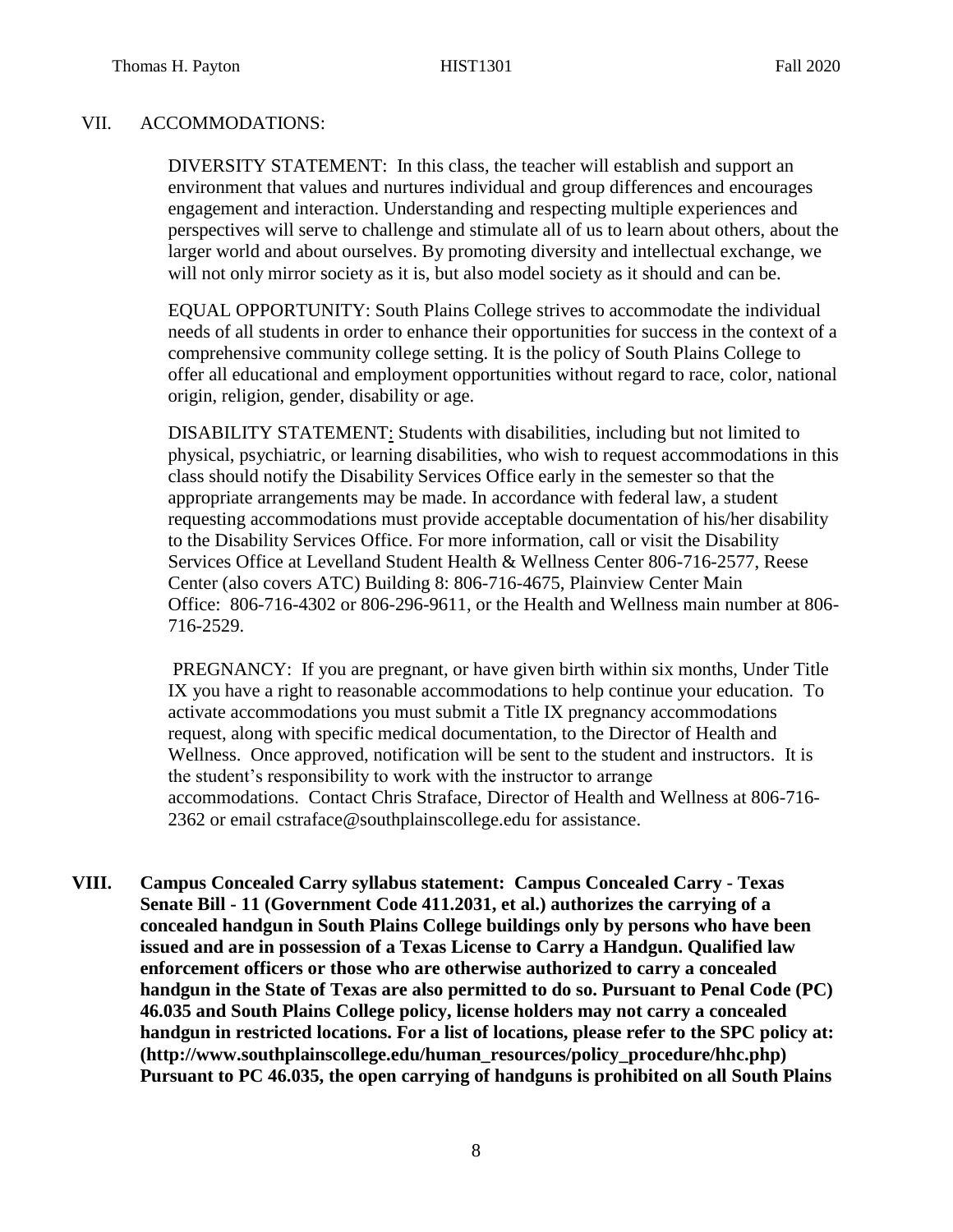**College campuses. Report violations to the College Police Department at 806-716-2396 or 9-1-1.**

- **IX. Academic Integrity: It is the aim of the faculty of South Plains College to foster a spirit of complete honesty and a high standard of integrity. The attempt of any student to present as their own work any work which they have not honestly performed, is regarded as a most serious offense and renders the offender liable to serious consequences, up to and including possible suspension. Students should refer to the SPC General Catalog policy regarding consequences for cheating and plagiarism (see "Academic Integrity" and "Student Conduct" sections). This will also mean a failing grade on the exam/assignment in question at the minimum, and can entail failure of the course and/or expulsion from the college.**
- X. Schedule of Assignments for History 1301 Fall 2020

Online courses are designed to give students flexibility – and they do to some extent. However, some structure is also necessary in order to fit the course into a one-semester format. Please note the dates and times, as well as governing rules, for your assignments and quizzes below. If you miss an assignment or quiz, you are out of luck except as noted under the Late Assignment Policy. Remember, if you miss 4 or more assignments, you may be dropped as well.

Aug. 24 (Mon.) – First class day. All students must log into online classes. **Please read and print out the syllabus. Also, please read and complete all assignments in the Course Introduction learning module found on the Course Content page.**

**Introductory Unit opens—note:** there are no writing assignments or weekly discussions due for the Introductory Unit.

Aug. 28 (Fri.)

• Syllabus Quiz and Syllabus Contract must be submitted by 11:59 p.m. CST on due date. Failure to complete this on time will be taken as non-attendance in the class and you will be dropped. You **must** take the Syllabus Quiz until you earn **full credit** (20 points). This is the only quiz you may take more than once.

Sept. 4 (Fri.)

- Unit 1 writing assignments must be submitted by 11:59 p.m. CST.
- Unit 1 quizzes must be submitted by 11:59 p.m. CST.

Sept. 8 (Tues.)

• Unit 2 initial discussion responses must be submitted by 11:59 p.m. CST.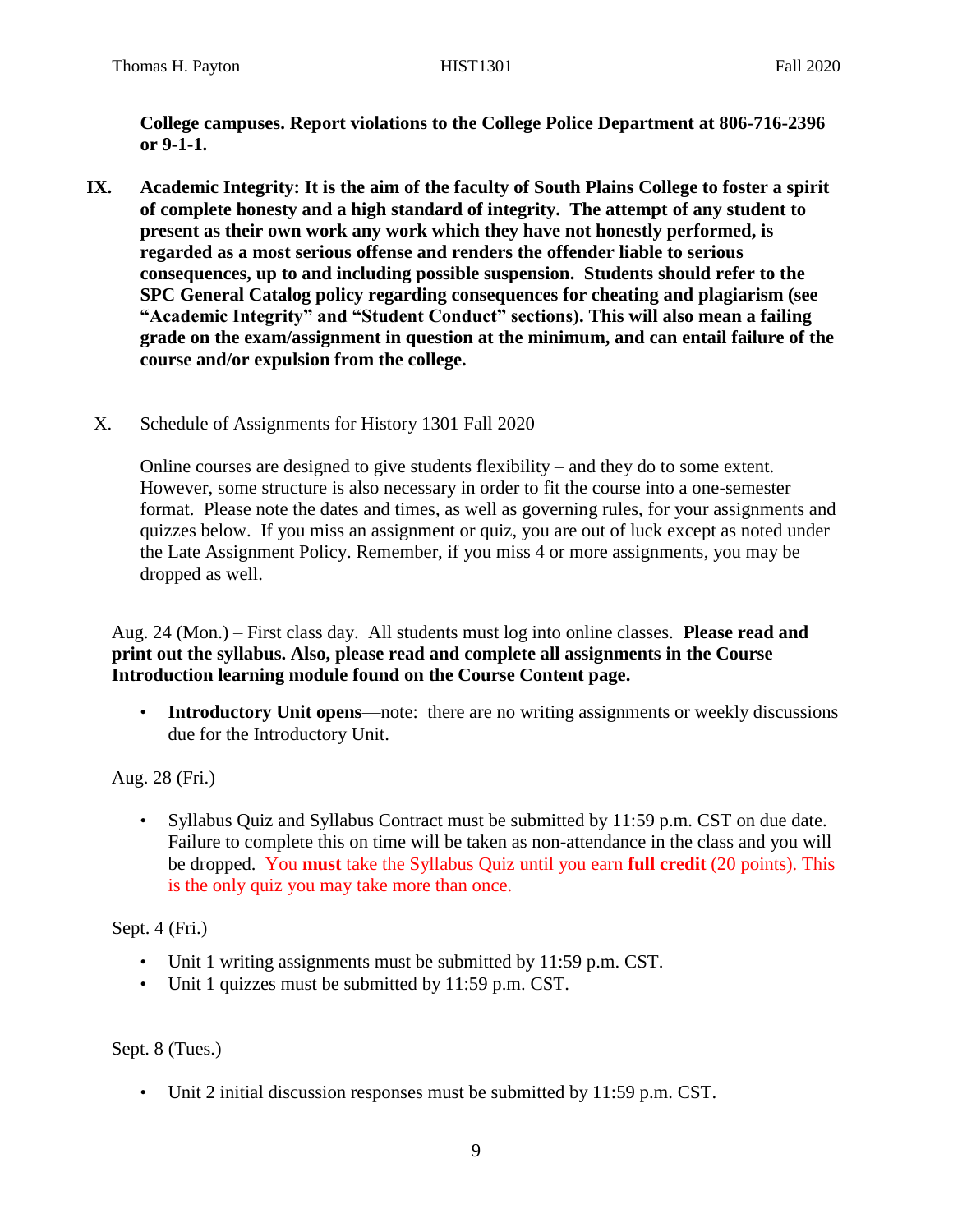# Sept. 11 (Fri.)

- Unit 2 final discussion responses must be submitted by 11:59 p.m. CST.
- Unit 2 quizzes must be submitted by 11:59 p.m. CST.

Sept. 18 (Fri.)

- Unit 3 writing assignments must be submitted by 11:59 p.m. CST.
- Unit 3 quizzes must be submitted by 11:59 p.m. CST.

Sept. 22 (Tues.)

• Unit 4 initial discussion responses must be submitted by 11:59 p.m. CST.

Sept. 25 (Fri.)

- Unit 4 final discussion responses must be submitted by 11:59 p.m. CST.
- Unit 4 quizzes must be submitted by 11:59 p.m. CST.

Oct. 2 (Fri.)

- Unit 5 writing assignments must be submitted by 11:59 p.m. CST.
- Unit 5 quizzes must be submitted by 11:59 p.m. CST.

Oct. 6 (Tues.)

• Unit 6 initial discussion responses must be submitted by 11:59 p.m. CST.

Oct. 9 (Fri.)

- Unit 6 final discussion responses must be submitted by 11:59 p.m. CST.
- Unit 6 quizzes must be submitted by 11:59 p.m. CST.

Oct. 16 (Fri.)

- Unit 7 writing assignments must be submitted by 11:59 p.m. CST.
- Unit 7 quizzes must be submitted by 11:59 p.m. CST.

Oct. 20 (Tues.)

• Unit 8 initial discussion responses must be submitted by 11:59 p.m. CST.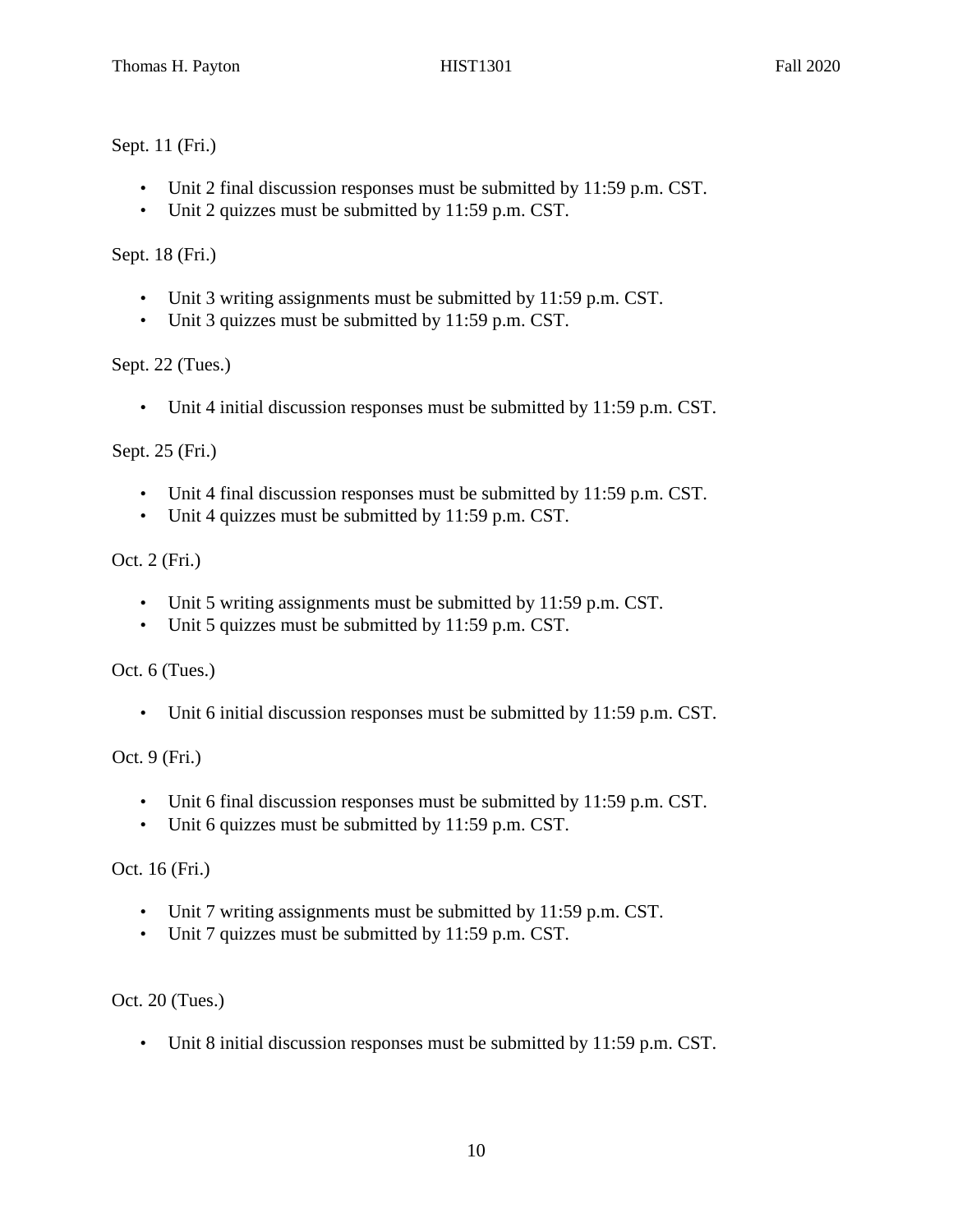Oct. 23 (Fri.)

- Unit 8 final discussion responses must be submitted by 11:59 p.m. CST.
- Unit 8 quizzes must be submitted by 11:59 p.m. CST.

Oct. 30 (Fri.)

- Unit 9 writing assignments must be submitted by 11:59 p.m. CST.
- Unit 9 quizzes must be submitted by 11:59 p.m. CST.

Nov. 3 (Tues.)

• Unit 10 initial discussion responses must be submitted by 11:59 p.m. CST.

Nov. 6 (Fri.)

- Unit 10 final discussions responses must be submitted by 11:59 p.m. CST.
- Unit 10 quizzes must be submitted by 11:59 p.m. CST.

Nov. 13 (Fri.)

- Unit 11 writing assignments must be submitted by 11:59 p.m. CST.
- Unit 11 quizzes must be submitted by 11:59 p.m. CST.

Nov. 17 (Tues.)

• Unit 12 initial discussion responses must be submitted by 11:59 p.m. CST.

• Nov. 19 (Thurs.)

• Last day to drop a course.

Nov. 20 (Fri.)

- Unit 12 final discussion responses must be submitted by 11:59 p.m. CST.
- Unit 12 quizzes must be submitted by 11:59 p.m. CST.

#### Nov. 25-27: **SPC Thanksgiving Break! No assignments due this week.**

Dec. 4 (Fri.)

- Unit 13 writing assignments must be submitted by 11:59 p.m. CST.
- Unit 13 quizzes must be submitted by 11:59 p.m. CST.